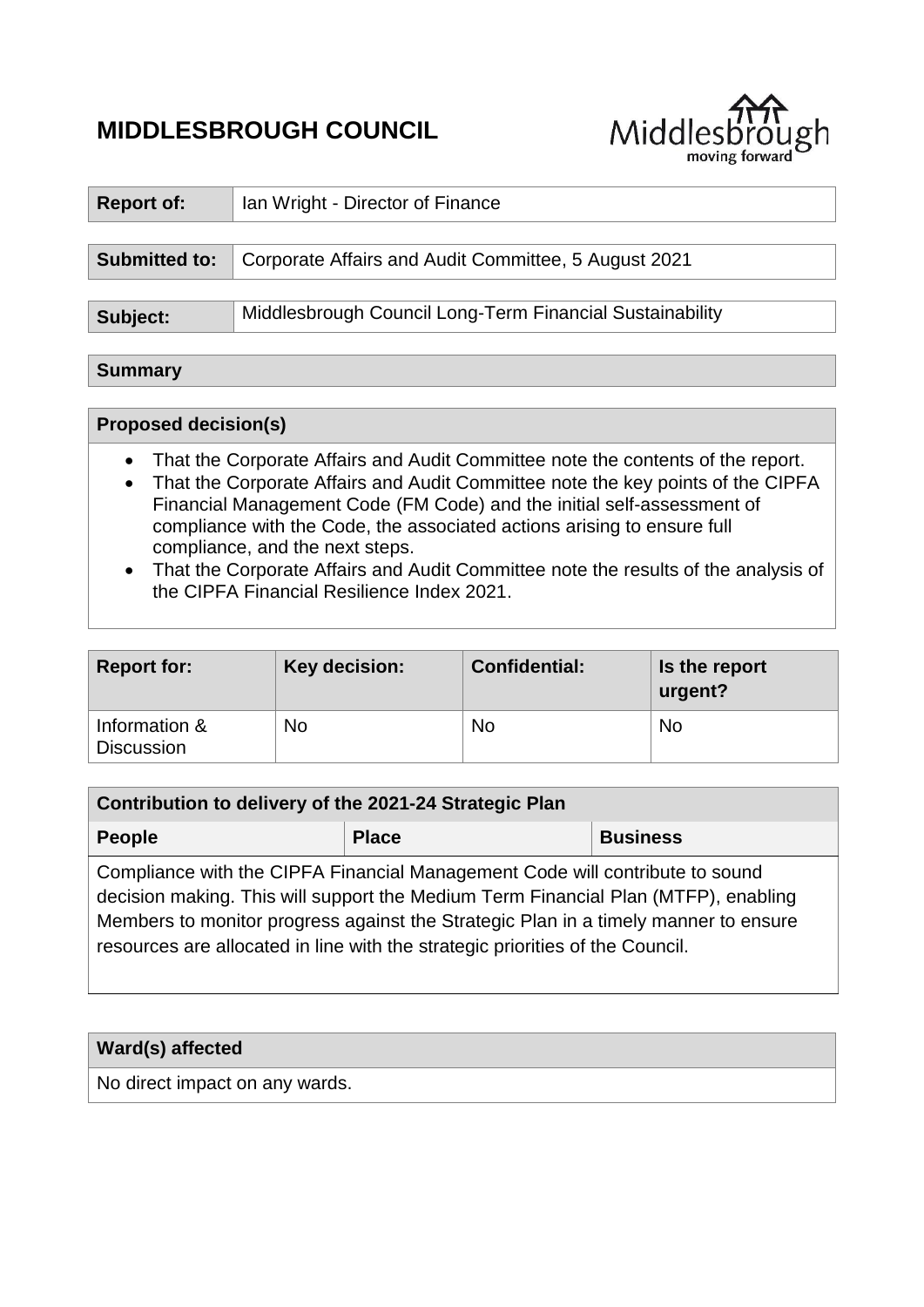## **What is the purpose of this report?**

- 1. To inform the Corporate Affairs and Audit Committee of the publication of the new CIPFA Financial Management Code (FM Code) which was applicable in shadow form during 2020/21 with the first full year of compliance being 2021/22.
- 2. To present to the Corporate Affairs and Audit Committee an initial self-assessment that has been undertaken of the Council's assessed level of compliance compared to the Standards contained within the CIPFA Financial Management Code and the associated actions arising to ensure full compliance (Appendix 1).
- 3. To provide the Corporate Affairs and Audit Committee with the results of the CIPFA Financial Resilience Index 2021 and a comparison and analysis with other local authorities (Appendix 2).

#### **Why does this report require a Member decision?**

- 4. The report is for information and discussion.
- 5. The CIPFA Financial Management Code does however have implications for Members, in particular the Corporate Affairs and Audit Committee**,** due to its responsibility corporately for governance related issues. It also has a specific role in considering the findings of the external auditor in relation to the expected inclusion in the Statement of Accounts; and then approving those audited accounts for publication each year.

#### **Report Background**

6. The tightening fiscal landscape has placed the finances of local authorities under intense pressure. While organisations have done much to transform services, shape delivery and streamline costs, for these approaches to be successful it is crucial to have good financial management embedded as part of the organisation, including the need for long-term financial sustainability. Good financial management is an essential element of good governance and longer-term service planning, which are critical in ensuring that local service provision is sustainable.

## **The CIPFA Financial Management Code (FM Code)**

#### *Executive Summary*

- 7. Local government finance in the UK has been governed by primary legislation, regulation and professional standards as supported by regulation. The general financial management of a local authority, however, was not supported by a professional code or any best practice requirements.
- 8. This situation changed when, in December 2019, Chartered Institute of Public Finance and Accountancy (CIPFA) published its Financial Management code (FM Code) to provide guidance for good and sustainable financial management in local authorities. It has been produced to assist local authorities in demonstrating their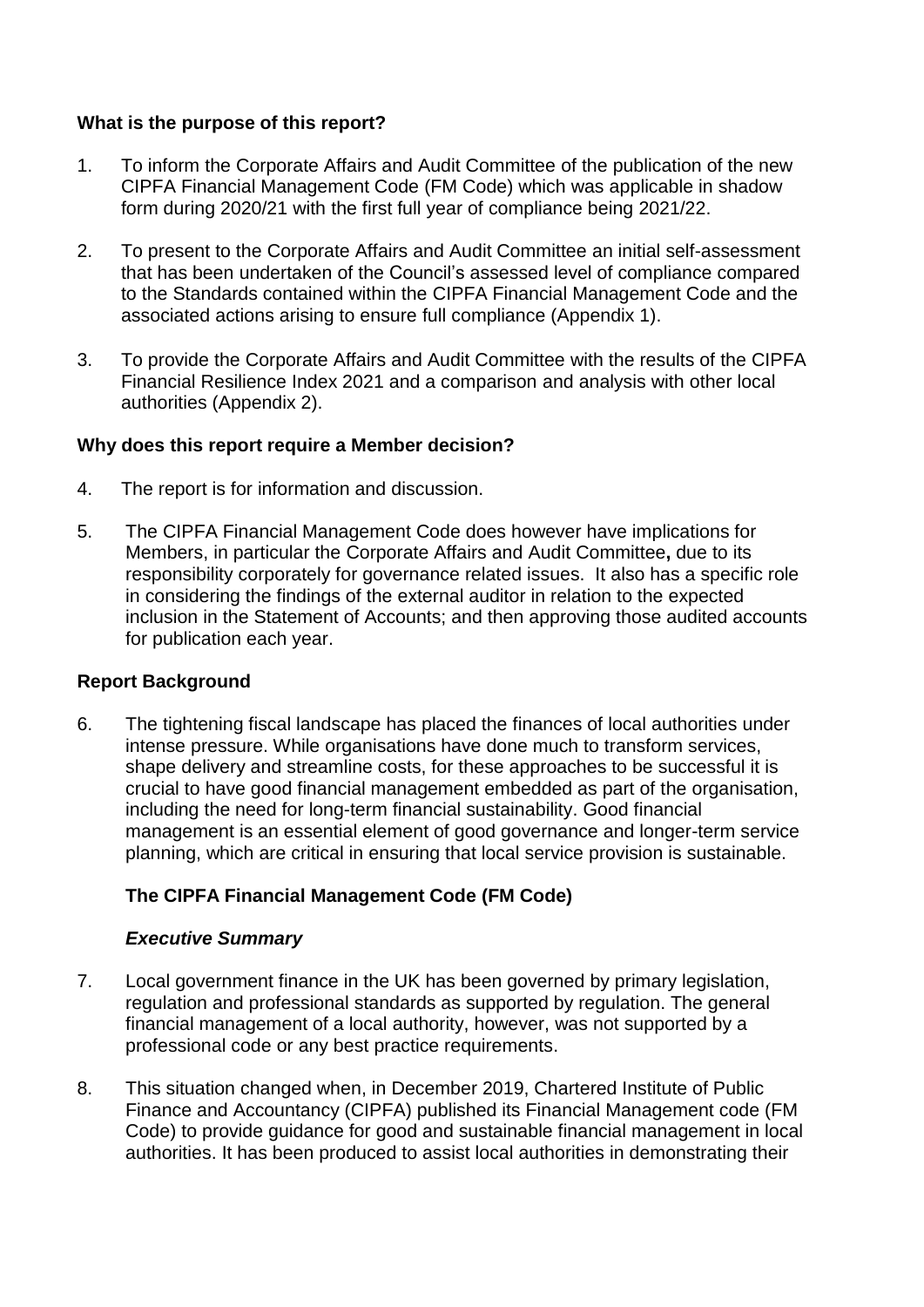financial sustainability through a set of standards of financial management that the Council can assess and report to stakeholders.

- 9. The standards have different practical applications according to the size and different circumstances of individual authorities and their use locally should reflect this. The principle of proportionality applies to the FM Code and reflects a nonprescriptive approach to how each standard is met.
- 10. The COVID-19 crisis has seen local authorities placed under extreme pressure to respond to the needs of their communities by providing services and support to an unprecedented extent. Understanding these pressures, the CIPFA Financial Management and Governance Panel has considered these new requirements against workload, reprioritisation and resource issues facing local authority staff. It has concluded that while the first full year of compliance with the FM Code can remain as the 2021/2022 financial year, it can do so within a more flexible framework where a proportionate approach is encouraged. In practice this is likely to mean that adherence to some parts of the FM Code will demonstrate a direction of travel as opposed to specific outcomes.

## *Background to the FM Code*

- 11. In response to recent concerns (even before COVID-19) around the financial resilience of Councils, CIPFA has introduced a new FM Code as part of a package of measures that it is putting in place. These measures have been driven by the exceptional financial circumstances faced by local authorities, having revealed concerns about fundamental weaknesses in financial management. In particular, there have been a small number of high-profile failures across local government which threaten stakeholders confidence in the sector as a whole.
- 12. The CIPFA Financial Management Code (FM Code) is designed to support good practice in financial management and to assist local authorities in demonstrating their financial sustainability. For the first time the FM Code sets out the expected standards of financial management for local authorities.
- 13. CIPFA acknowledges the additional extraordinary burdens being faced by local authorities due to COVID-19 and has reflected on the extent to which it is appropriate to introduce a new FM Code at the current time. In February 2021 they provided clarification on compliance with the code to reflect COVID-19 pressures. This stated:

*Much of the existing Code requirements are based on statutory responsibilities, the timescales for which CIPFA is not able to influence. The Code does, however, allow for both flexibility and a proportionate approach:* 

*"The manner in which compliance with the FM Code is demonstrated will be proportionate to the circumstances of each local authority."*

*and that:*

*"Financial management standards are to be guided by proportionality."*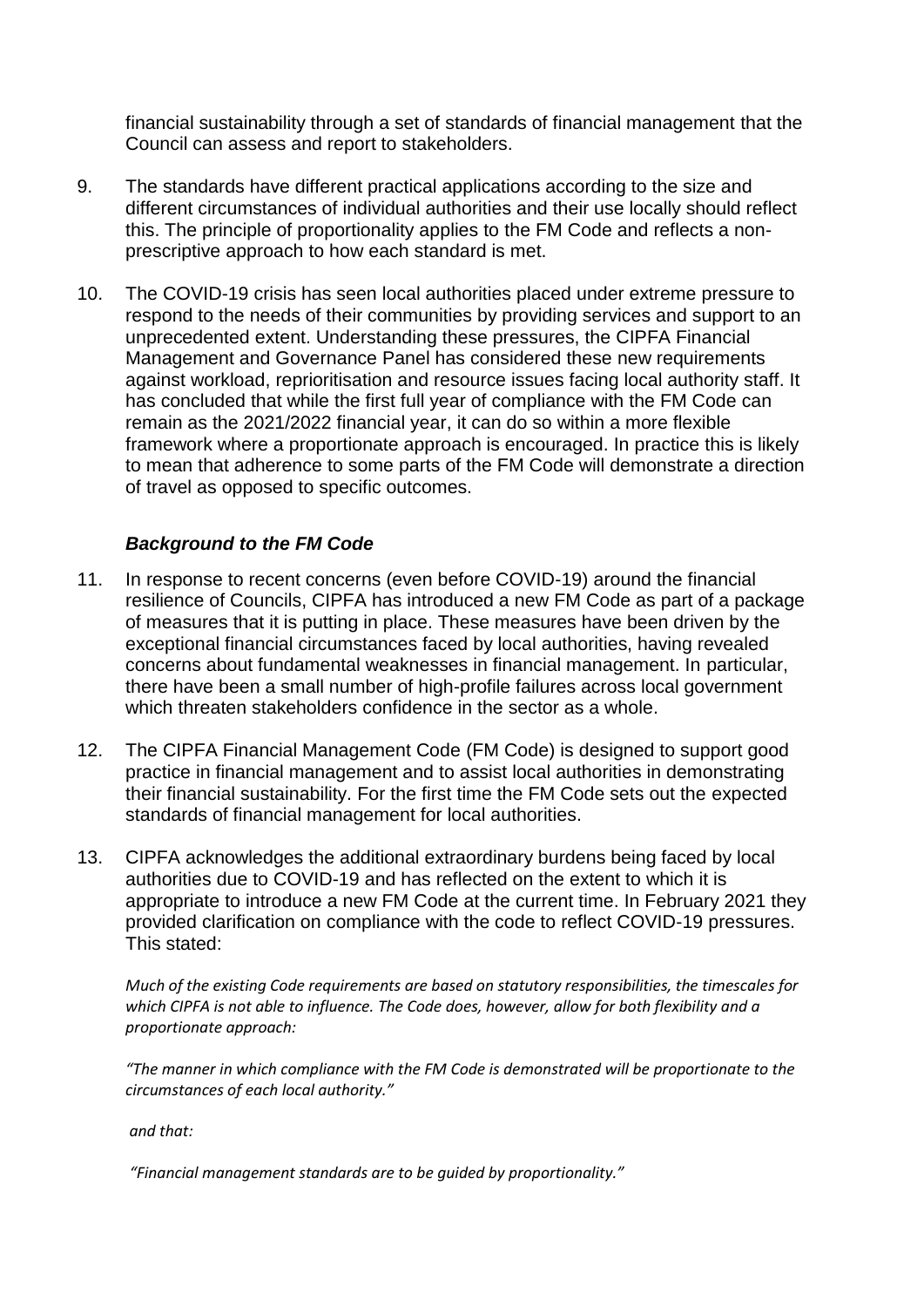CIPFA concluded that while the first full year of compliance can remain as 2021/2022, it can do so within a more flexible framework where a proportionate approach is encouraged. In practice this is likely to mean that adherence to some parts of the FM Code will demonstrate a direction of travel.

#### *Principles of the FM code*

- 14. The FM Code focuses on value for money, governance and financial management styles, financial resilience and financial sustainability. The FM Code identifies the risks to financial sustainability and introduces an overarching framework of assurance which builds on existing financial management good practice.
- 15. The FM Code has been designed on a principles-based approach which include the CIPFA *Statement of Principles of Good Financial Management*. These six principles have been developed by CIPFA in collaboration with senior leaders and practitioners within local government. These principles are the benchmarks against which all financial management practices should be judged. These will assist in determining whether, in applying standards of financial management, a local authority is financially sustainable.
- 16. The six principles of good financial management are:
	- **Organisational leadership** demonstrating a clear strategic direction based on a vision in which financial management is embedded into organisational culture.
	- **Accountability** –financial management is based on medium-term financial planning, which drives the annual budget process supported by effective risk management, quality supporting data and whole life costs.
	- **Transparency** Financial management is undertaken with transparency at its core using consistent, meaningful and understandable data, reported with appropriate frequency, with evidence of periodic officer action and elected member decision making.
	- **Professional standards** Adherence to professional standards is promoted by the leadership team and is evidenced.
	- **Assurance** Sources of assurance are recognised as an effective tool mainstreamed into financial management and include political scrutiny and the results of external audit, internal audit and inspection.
	- **Long-term sustainability** The long-term sustainability of local services is at the heart of all financial management processes and is evidenced by prudent use of public resources.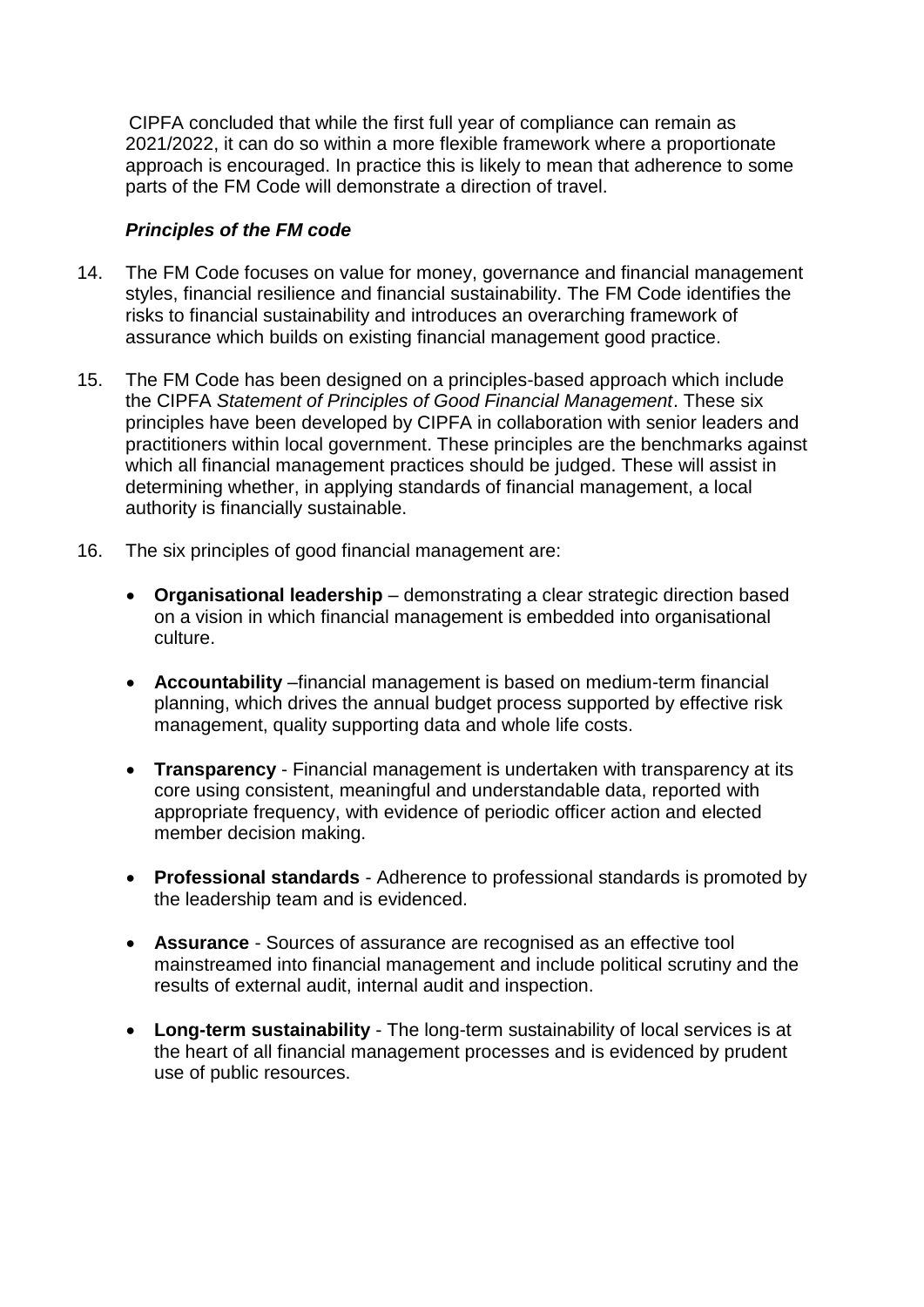- 17. In turn the FM Code is structured around 7 areas of focus:
	- The Responsibilities of the Chief Finance Officer and Leadership Team
	- Governance and Financial Management Style
	- Long to Medium-Term Financial Management
	- The Annual Budget
	- Stakeholder Engagement and Business Plans
	- Monitoring Financial Performance
	- External Financial Reporting

Each of these areas is supported by a set of guidance standards against which Councils should be assessed. CIPFA's expectation is that authorities will have to comply with all the financial management standards if they are to demonstrate compliance with the FM Code and to meet its statutory responsibility for sound financial administration and fiduciary duties to taxpayers, customers and lenders.

- 18. Although the FM Code does not have legislative backing, it applies to all local authorities, including police, fire, combined and other authorities and is considered as best practice. The FM Code recognises that some organisations have different structures, legislative frameworks and internal management practices. Where compliance with this code is not possible adherence to the principles is appropriate.
- 19. The Council's external auditors (Ernst & Young) will from 2021/22 have regard to the FM Code and will be looking to ensure that the Council is meeting the FM Code as part of its value for money assessment. Furthermore, CIPFA guidance issued in February 2021 stated that the Council's Annual Governance Statement for 2020/21 should include the overall conclusion of the assessment of the organisation's compliance with the principles of the FM Code. Where there are outstanding matters or areas for improvement, these should be included in the action plan.
- 20. Each local authority must demonstrate that the requirements of the FM Code are being satisfied. However, the FM Code is not expected to be considered in isolation though and accompanying tools (such as the Council's Constitution and the Financial Procedure Rules) will form part of the collective suite of evidence to demonstrate sound decision making and a holistic view is taken across the organisation.
- 21. Demonstrating this compliance with the FM Code is a collective responsibility of elected members, the Chief Finance Officer (CFO) and their professional colleagues in the leadership team. It is for all the senior management team plus finance staff to work with elected members in ensuring compliance with the FM Code and so demonstrate the standard of financial management to be expected of a local authority. In doing this the statutory role of the section 151 officer will not just be recognised but also supported to achieve the combination of leadership roles essential for good quality financial management.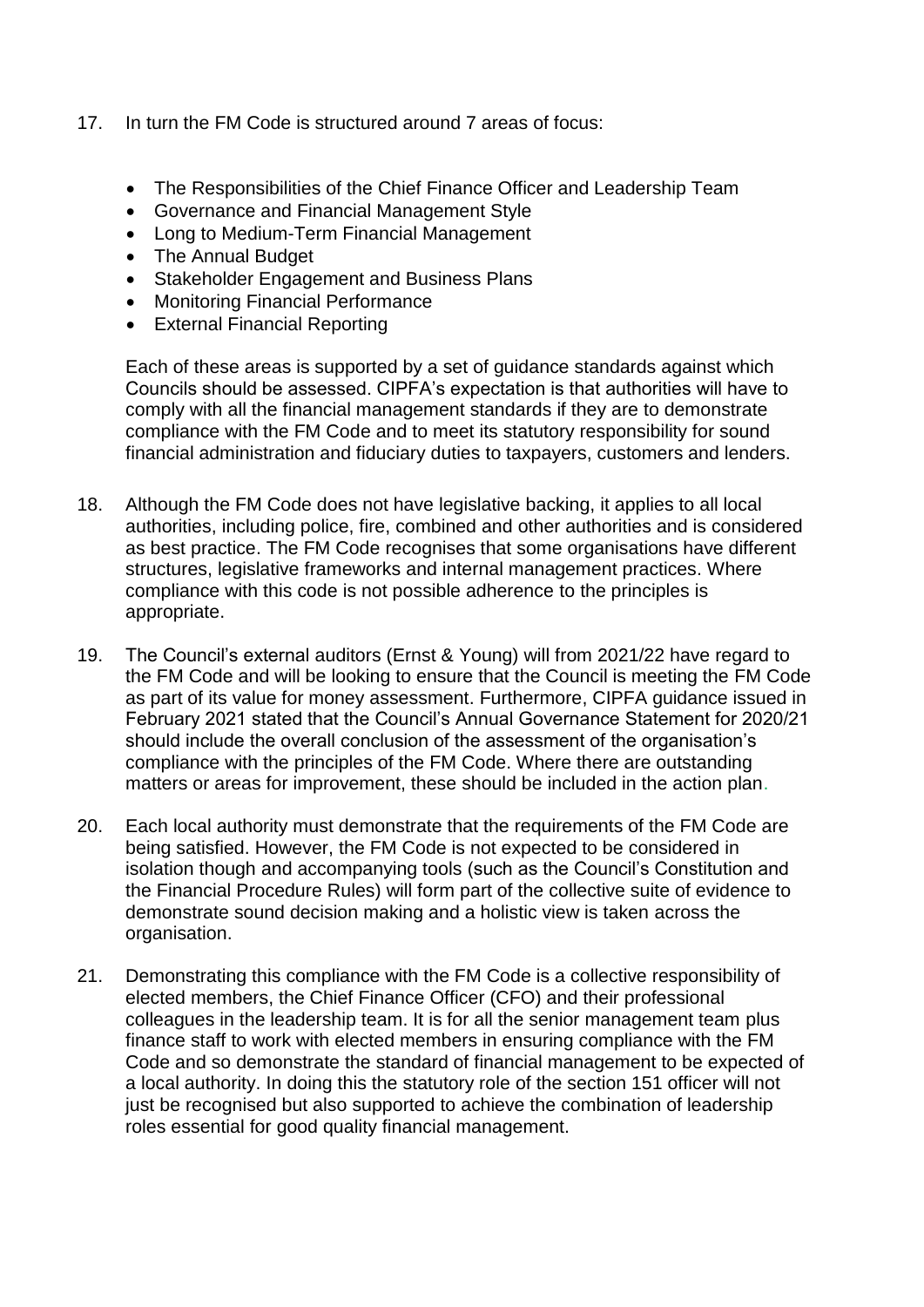- 22. As a first step towards ensuring that the Council meets the FM Code in 2021/22, the Chief Finance Officer has produced a draft Initial Self-Assessment against the FM Code, as attached at Appendix 1. The Self-Assessment will be continually reviewed and refined on an ongoing basis, to ensure standards are maintained and any actions are implemented.
- 23. The Initial Self-Assessment has been undertaken using a RAG rating approach as set out below :

| <b>RAG Rating</b> | <b>Progress Report</b>                                                              |
|-------------------|-------------------------------------------------------------------------------------|
| <b>HIGH</b>       | Full Compliance is being demonstrated                                               |
| <b>MEDIUM</b>     | Minor to moderate improvements are required<br>to demonstrate full compliance       |
| LOW               | Moderate to significant improvements are<br>required to demonstrate full compliance |

24. The completion of this Initial Self-Assessment has identified a range of further actions required which are summarised below and detailed in Appendix 1:

| <b>Standard</b> | <b>Action Required</b>                                                                                                                                                                                                            | <b>Responsible</b><br><b>Officer</b>                                                     | <b>Timescale</b> |
|-----------------|-----------------------------------------------------------------------------------------------------------------------------------------------------------------------------------------------------------------------------------|------------------------------------------------------------------------------------------|------------------|
| A               | To continue to implement the Ofsted<br>Improvement Plan in order to remove<br>the qualified VFM opinion.                                                                                                                          | Executive<br>Director of<br>Children's<br><b>Services</b>                                | 31/3/24          |
| B               | Recruit to the vacant Chief<br>Accountant post with a suitably<br>qualified and experienced person, or<br>if not possible to appoint to post then<br>review across Finance to ensure that<br>the appropriate skills are in place. | Head of<br>Finance and<br>Investments                                                    | 30/9/21          |
| B               | Continue to offer finance staff training<br>opportunities, and encourage them to<br>undertake professional accountancy<br>qualifications.                                                                                         | Head of<br>Financial<br>Planning &<br>Support /<br>Head of<br>Finance and<br>Investments | Ongoing          |
| B               | Continue with the current trainee<br>accountant / accounting technician<br>programme.                                                                                                                                             | Head of<br>Financial<br>Planning &<br>Support /                                          | Ongoing          |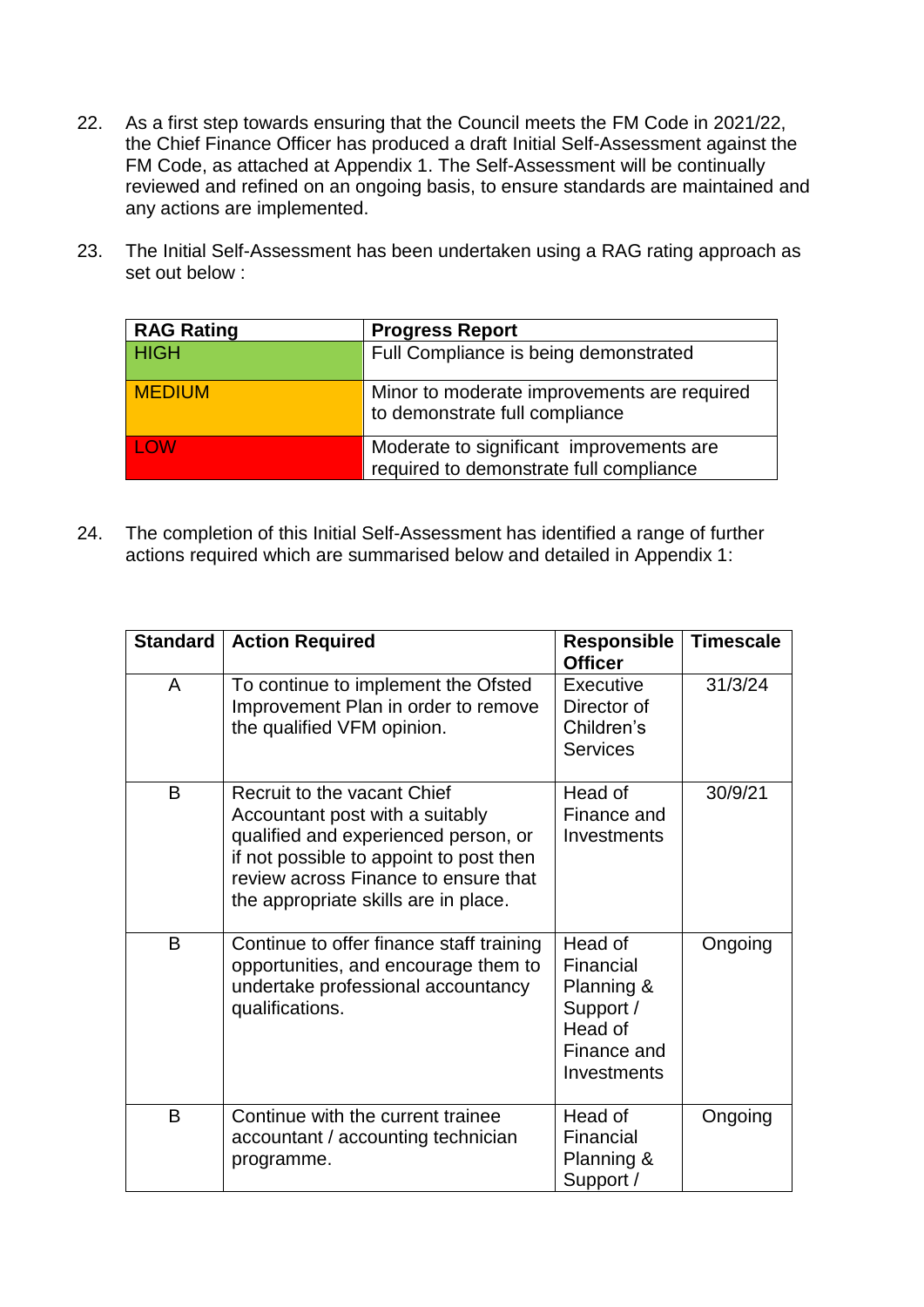|   |                                                                                                                                                                                                                                                                                            | Head of<br>Finance and<br>Investments                                                    |         |
|---|--------------------------------------------------------------------------------------------------------------------------------------------------------------------------------------------------------------------------------------------------------------------------------------------|------------------------------------------------------------------------------------------|---------|
| B | Develop a plan and pathways to<br>improve succession planning, and to<br>address the age demographic of<br>finance staff.                                                                                                                                                                  | Director of<br>Finance                                                                   | 31/3/22 |
| B | <b>Future vacant Finance Business</b><br>Partner posts will target qualified<br>accountant applicants.                                                                                                                                                                                     | Head of<br>Financial<br>Planning &<br>Support                                            | Ongoing |
| Е | Continue to seek service<br>improvement in provision of finance<br>services by reviewing all tasks<br>undertaken and systems used, and<br>making improvements where<br>required.                                                                                                           | Head of<br>Financial<br>Planning &<br>Support /<br>Head of<br>Finance and<br>Investments | Ongoing |
| E | Strengthen the project management<br>approach to ensure early involvement<br>for finance, in project management<br>business cases as part of the<br>approval process, in order to ensure<br>value for money.                                                                               | Project<br>Management<br>Office /<br>Director of<br>Finance                              | 31/3/22 |
| E | Improve accountability of budgets by<br>all budget managers and take<br>corrective action where required.                                                                                                                                                                                  | Director of<br>Finance /<br>Leadership<br>Management<br>Team                             | 31/3/22 |
| F | Potential development of Medium<br>Term Financial Plan (MTFP) to<br>include specific reference to scenario<br>testing.                                                                                                                                                                     | Director of<br>Finance/<br>Head of<br>Financial<br>Planning &<br>Support                 | 31/3/22 |
| F | Key partners should be reviewed to<br>ensure they maintain the same high<br>standards of conduct with regard to<br>financial administration and corporate<br>governance that apply throughout the<br>Authority and they contribute to the<br>achievement of the Authority's<br>objectives. | Director of<br>Finance /<br>Director of<br>Legal and<br>Governance                       | 31/3/22 |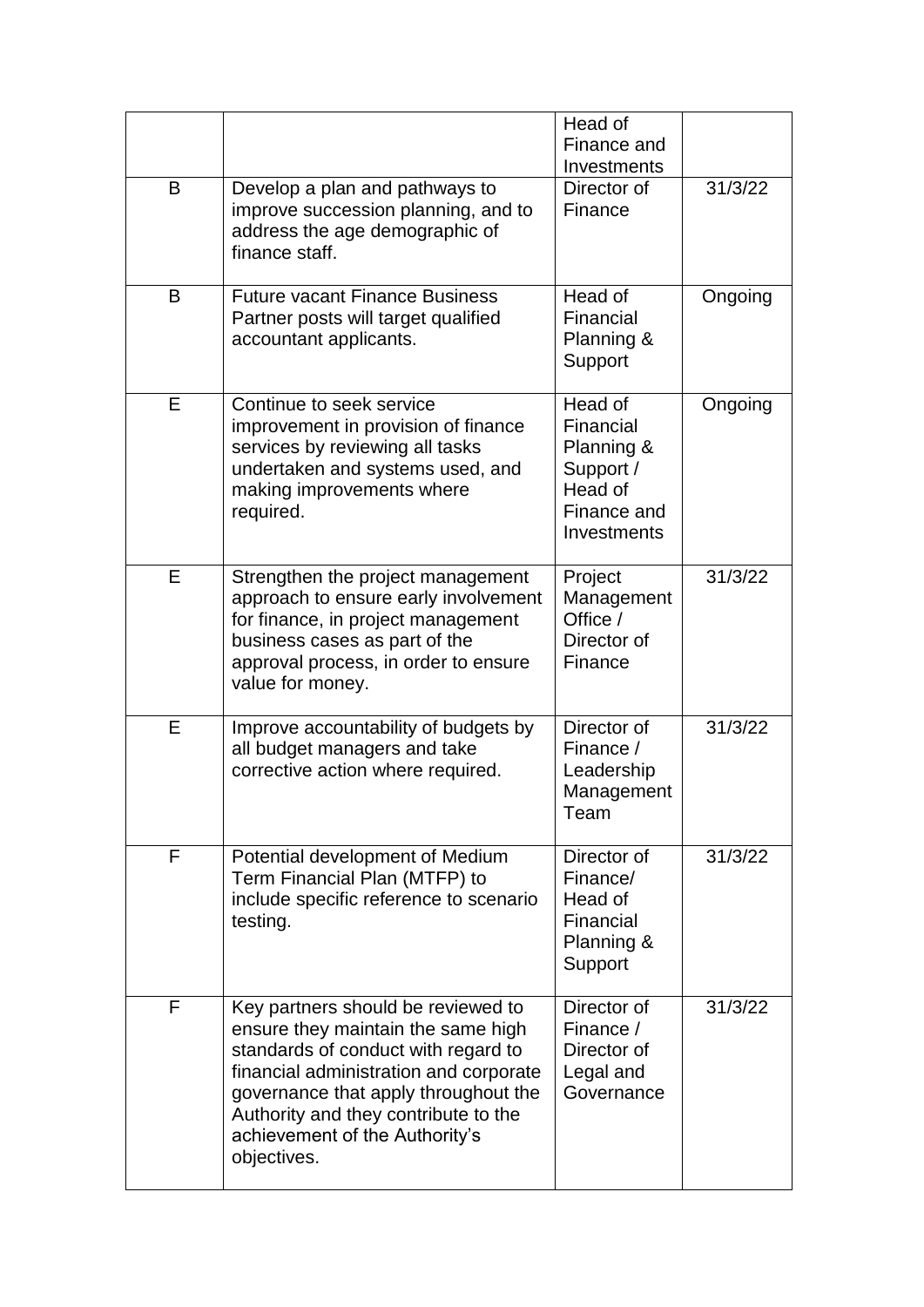| G              | Development of longer term financial<br>planning when greater certainty<br>around future funding for local<br>government is received.                                                                                      | Director of<br>Finance/<br>Head of<br>Financial<br>Planning &<br>Support                 | <b>TBD</b> |
|----------------|----------------------------------------------------------------------------------------------------------------------------------------------------------------------------------------------------------------------------|------------------------------------------------------------------------------------------|------------|
| H              | Assess any implications arising from<br>any changes in the CIPFA Prudential<br>Code of Capital Finance for Local<br>Authorities (once consultation has<br>been completed) – this is dependent<br>on the final publication. | Head of<br>Finance and<br>Investments                                                    | <b>TBD</b> |
| H              | Full review of condition of built assets<br>to be completed and funding sought<br>from MTFP and Investment Strategy<br>where required.                                                                                     | Director of<br>Environment<br>and<br>Community<br><b>Services</b>                        | 31/10/21   |
| M              | Ensure option appraisal process<br>makes reference to the IFAC/PAIB<br>principles.                                                                                                                                         | Director of<br>Finance                                                                   | 31/3/22    |
| M              | Develop a consistent process for<br>undertaking and documenting option<br>appraisals.                                                                                                                                      | Director of<br>Finance                                                                   | 31/3/22    |
| $\overline{O}$ | Consider if other major balance sheet<br>items can be visible in the quarterly<br>budget monitoring reports.                                                                                                               | Head of<br>Financial<br>Planning &<br>Support /<br>Head of<br>Finance and<br>Investments | 31/3/22    |

## **CIPFA Financial Resilience Index 2021**

#### *Background*

- 25. CIPFA's Financial Resilience Index is a comparative analytical tool designed to provide councils with a clear understanding on their position in terms of financial risk and their ability to respond to financial pressures.
- 26. It was developed by CIPFA as they understand that local authorities are feeling the financial pressure as the demand for services is becoming greater, with higher costs and delivery charges impacting on budgets. Local authorities are also facing higher levels of scrutiny over their decision-making amid an increasingly complex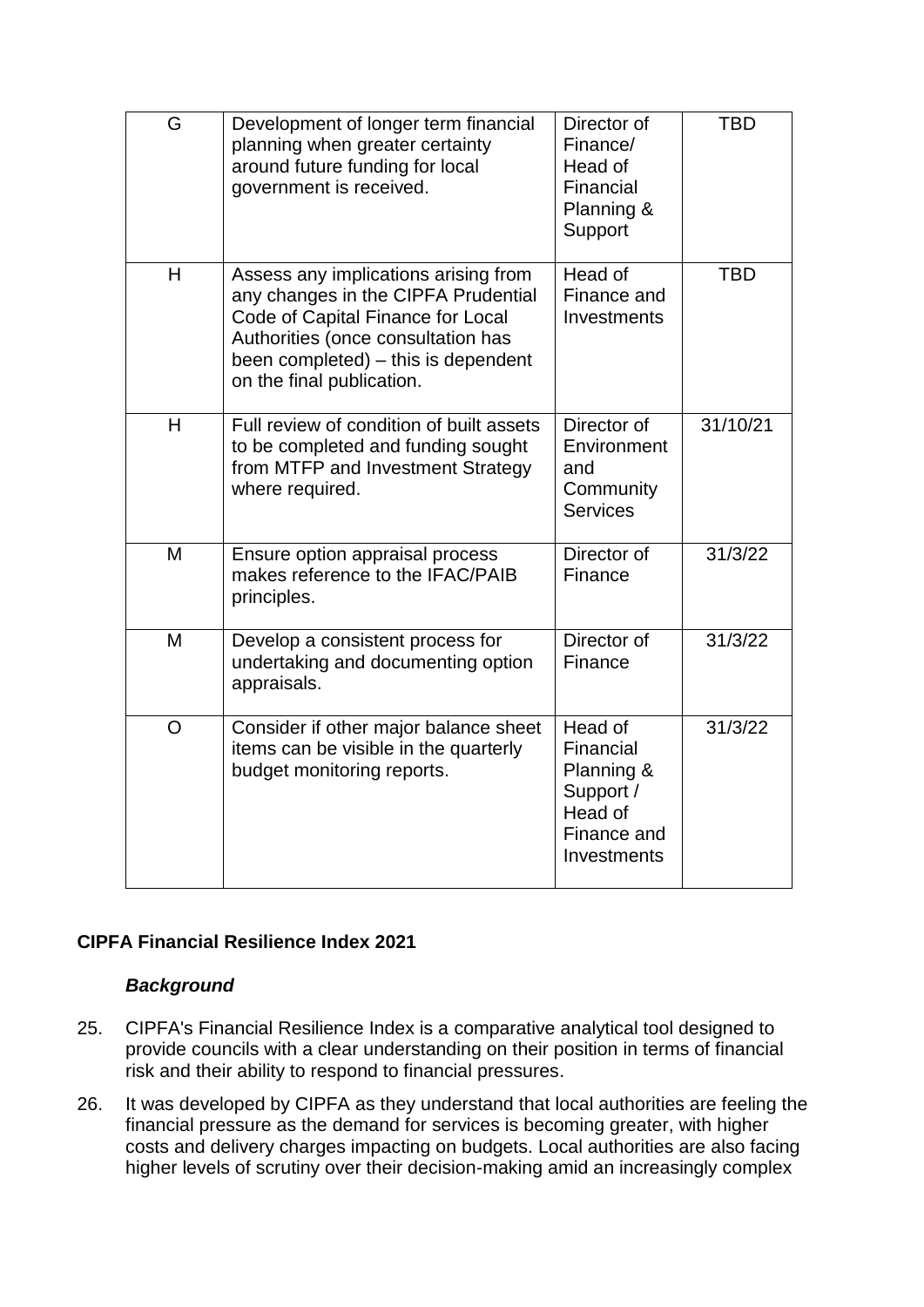delivery landscape. At the heart of this decision making has to be a clear understanding of possible areas of financial risk.

- 27. The CIPFA Financial Resilience Index may be used by Chief Finance Officers to support good financial management, providing a common understanding within a council of their financial position, the challenges faced and also help to support discussion, as well as constructive debate, using consistent information from a range of measures.
- 28. The Index is made up of set of 12 separate but linked indicators (derived from publicly available information – generally financial returns made by local authorities to central government), which can be used to compare against similar authorities across a range of factors.
- 29. The Index shows a council's position on a range of measures associated with financial risk. The selection of indicators has been informed by extensive financial resilience work undertaken by CIPFA over the past five years, public consultation and technical stakeholder engagement.
- 30. There is no single overall indicator of financial risk and therefore no overall comparison exists in the Index, therefore the Index instead highlights areas where additional scrutiny should take place in order to provide additional assurance. This additional scrutiny should be accompanied by a narrative to place the indicator into context. It should also be noted that some indicators are subjective, however they still provide a good feel to the medium to long term situation.
- 31. While the impact of COVID-19 resulted in a delay to the publication of the current Index, it is still able to provide a comprehensive pre-COVID baseline, illustrating the financial resilience of authorities as they entered the pandemic.

## *Key Points from analysis of the CIPFA Financial Resilience Index*

- 32. An analysis of the various indicators has been made by comparing Middlesbrough Council's results for each indicator against its CIPFA Statistical Nearest Neighbours (a group of local authorities with similar characteristics to Middlesbrough Council) and the North East 12 Neighbours. This is shown in Appendix 2.
- 33. The key points of this analysis are as follows :
	- Middlesbrough's size and demographics will always leave the town vulnerable to financial shocks, therefore maximum mitigation is essential
	- Expenditure needs to be carefully controlled (Children's Social Care is the major risk here)
	- Council Tax Base needs to grow and have higher average values
	- Middlesbrough has a generally low level of reserves on the balance sheet compared to its nearest neighbours and the other North East local authorities. This is for a number of reasons:
		- o Middlesbrough has used reserves to smooth savings proposals in previous years
		- o Middlesbrough's unallocated Reserves (General Reserve) is relatively healthy but we have a very low level of Earmarked Reserves kept for a specific purpose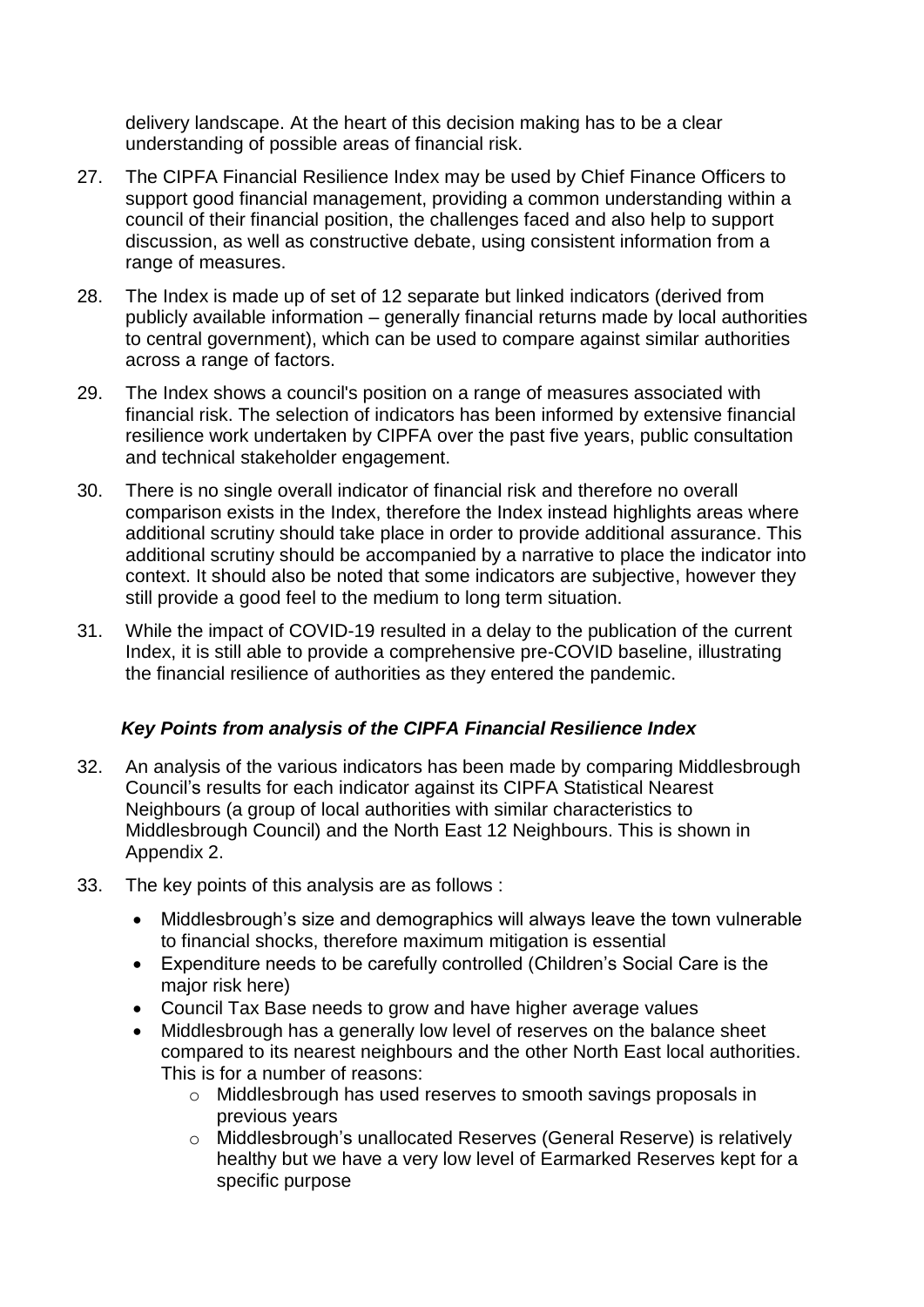- o Middlesbrough tends to make recurring provision within the budget rather than hold money on the balance sheet which does not show on these graphs
- In the medium-term our level of reserves needs to be protected as a minimum and ideally grown to an appropriate and planned level
- The Council is not over borrowed, although this needs to be monitored carefully.
- 34. In comparing Middlesbrough Council's position with other local authorities the following points should be noted about Middlesbrough Council's structural position :
	- A very high proportion of Middlesbrough Council's budget is spent on Social Care, especially Children's Social Care
	- Middlesbrough Council has a very low Council Tax Base and the lowest in the North East
	- Fees and charges and Business Rates income are relatively low. This however protects Middlesbrough Council from large shocks such as Covid-19 pandemic
	- Middlesbrough Council is highly dependent on funding that is at the discretion of Central Government on an annual basis – this leaves Middlesbrough vulnerable because it is outside of our control and can change at short notice

## **What decision(s) are being asked for?**

- 35. That the Corporate Affairs and Audit Committee note the contents of the report.
- 36. That the Corporate Affairs and Audit Committee note the key points of the CIPFA Financial Management Code (FM Code) and the initial self-assessment of compliance with the Code, the associated actions arising to ensure full compliance, and the next steps.
- 37. That the Corporate Affairs and Audit Committee note the results of the analysis of the CIPFA Financial Resilience Index 2021.

#### **Why is this being recommended?**

38. To contribute to ensuring the long-term financial sustainability of the Council.

#### **Other potential decisions and why these have not been recommended**

39. Not applicable.

#### **Impact(s) of recommended decision(s)**

40. Although the report does not contain any recommendations, the expectation is that the compliance to the CIPFA Financial Management Code will need to become part of auditing requirements; internal and external. As a result, the update is mainly for information at this stage with Members to monitor the position and any actions and legislative requirements that may arise.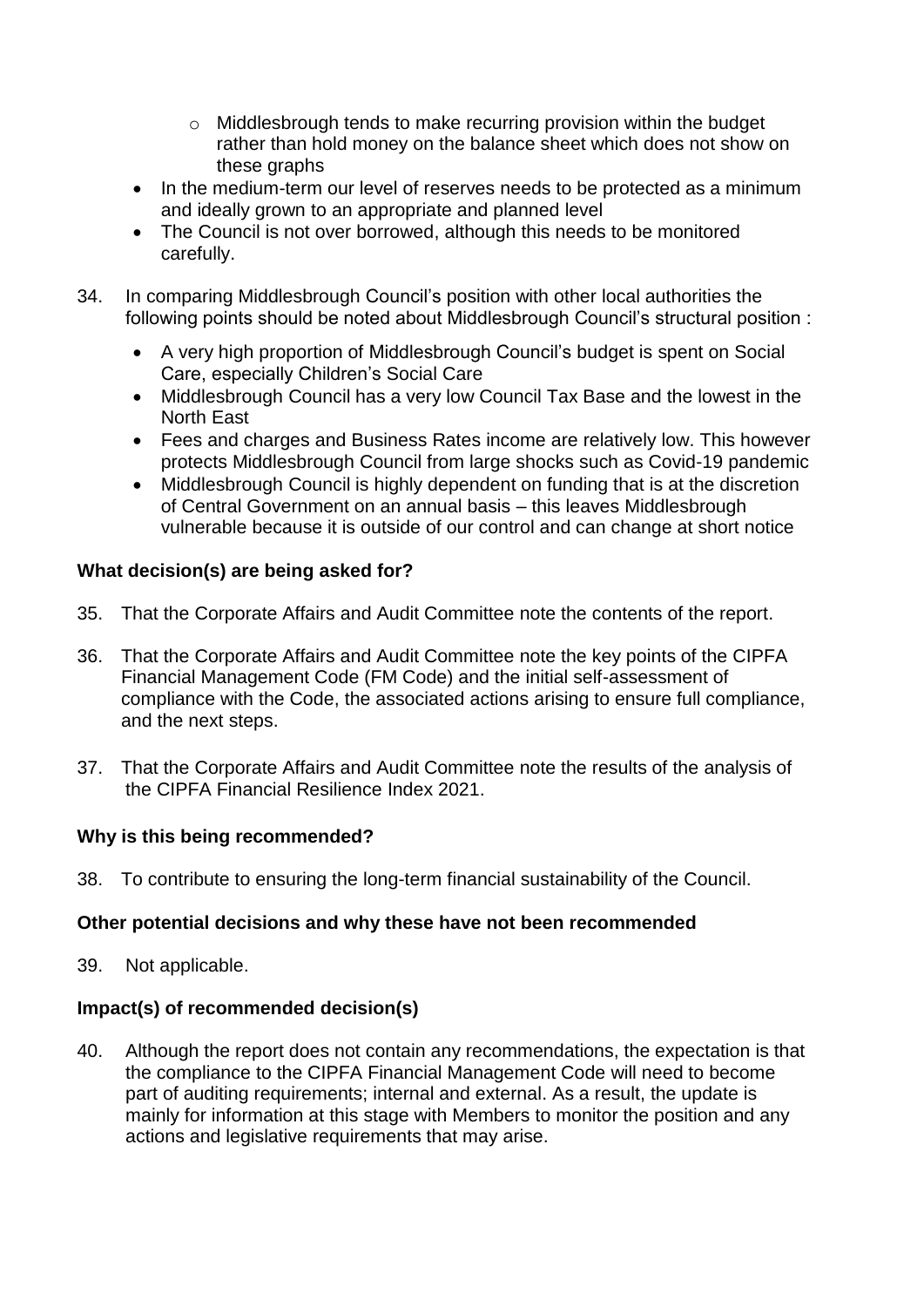# *Legal*

- 41. It is CIPFA's intention that the Financial Management Code will have the same scope as the Prudential Code for Capital Finance in Local Authorities, which promotes the financial sustainability of local authority capital expenditure and associated borrowing and is deemed by the sector as best practice. Therefore, although it does not have legislative backing, compliance is considered to be mandatory for all local authorities.
- 42. In addition to its alignment with the Prudential Code the FM Code also has links to the Treasury Management in the Public Sector Code of Practice and Cross Sectoral Guidance Note and the annual Code of Practice on Local Authority Accounting in the United Kingdom. In this way, the CIPFA Codes support the Chief Finance Officer's statutory role.

## *Financial*

43. The Chief Financial Officer (Section 151 Officer) has the Statutory Responsibility for the financial administration of the Council under the Local Government Act 1972. This includes appropriate measures in relation to financial management. Therefore, the Chief Financial Officer (Section 151 Officer) has the Statutory Responsibility (supported by the Corporate Leadership Team and Elected Members) for ensuring compliance with the FM Code.

#### *Policy Framework*

44. There are no implications at this stage for the policy framework of the Council.

## *Equality and Diversity*

45. There are no equality and diversity issues as part of this report.

## *Risk*

46. If compliance with the CIPFA Financial Management Code is not demonstrated, the Council's financial sustainability could be brought into question, which in turn could result in a negative impact on its reputation with stakeholders.

#### *Actions to be taken to implement the decision(s)*

47. Executive and Corporate Affairs and Audit Committee will receive regular reports on progress towards achieving full compliance with the CIPFA Financial Management Code, including progress on the actions identified from the Initial Self-Assessment where appropriate. An annual report will be taken to Full Council alongside the Statement of Accounts in late Autumn each year, commencing in 2022, following the first full financial year of compliance.